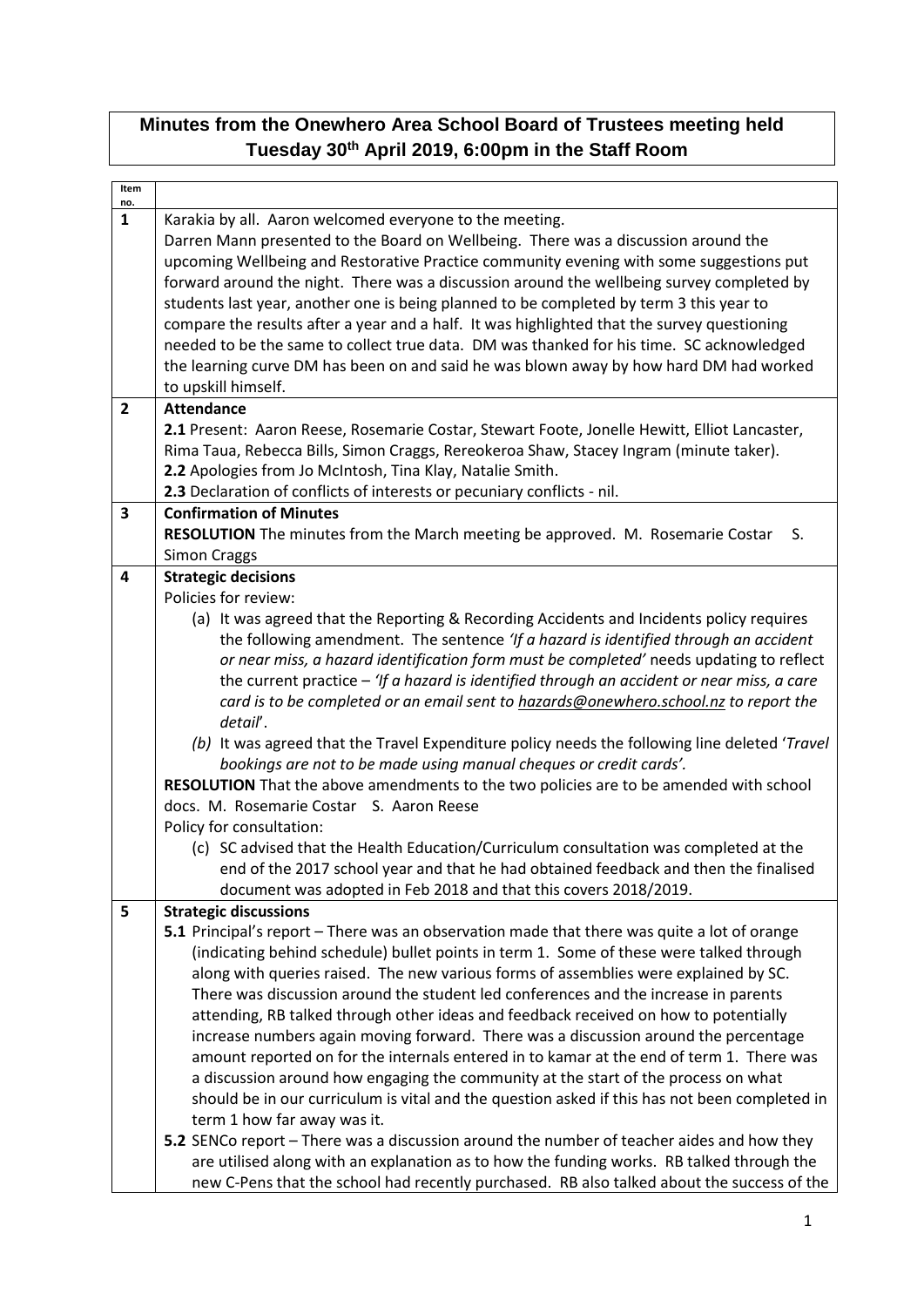|   | recent ECE support evening and how it was great in building relationships with the ECE<br>providers.                                                                         |  |  |
|---|------------------------------------------------------------------------------------------------------------------------------------------------------------------------------|--|--|
| 6 | <b>Monitoring and Review</b>                                                                                                                                                 |  |  |
|   | 6.1 Policies for Assurance:                                                                                                                                                  |  |  |
|   | (a) SUE - Staff usage & expenditure (under managing income and expenditure) - SC                                                                                             |  |  |
|   | advised that moving forward he will provide a regular report to the Board on staff leave                                                                                     |  |  |
|   | and go through authorisations and process with AR.                                                                                                                           |  |  |
|   | (b) Student attendance - SC advised that there is one area that he needs to follow up on                                                                                     |  |  |
|   | around how this gets reported to SLT.                                                                                                                                        |  |  |
|   | 6.2 March Financial reporting – the finance committee confirmed they had met and reviewed                                                                                    |  |  |
|   | the reporting. It was noted that the financial reporting was considerably better from the new                                                                                |  |  |
|   | provider. That along with the work VM had completed to provide clear explanations around                                                                                     |  |  |
|   | variations gave better understanding around the details.                                                                                                                     |  |  |
|   | RESOLUTION That the March 2019 financial report be accepted. M. Rosemarie Costar<br>S.                                                                                       |  |  |
|   | <b>Elliot Lancaster</b>                                                                                                                                                      |  |  |
|   | 6.3 Whanau update $-$ RS advised that the signage outside the front of the office had some                                                                                   |  |  |
|   | errors in it. RS requested that RT or herself be involved in future sign off of anything of this                                                                             |  |  |
|   | nature moving forward. RC asked if there were any future marae huis and there was a                                                                                          |  |  |
|   | discussion about how this was awesome and had built confidence in community to engage. SC                                                                                    |  |  |
|   | spoke of the current activity happening where some senior students were attending the marae                                                                                  |  |  |
|   | for an after school session for NCEA support and helping them to achieve as maori. SC thanked                                                                                |  |  |
|   | RS for all her work and support around this.                                                                                                                                 |  |  |
|   | 6.4 School House update - no correspondence had been received to discuss.<br>6.5 Health & Safety Reporting - SC advised that the EOTC information sits separately at present |  |  |
|   | and this is being looked at as to how it can be integrated with the system. There was a brief                                                                                |  |  |
|   | discussion around the broken arms reported on the prior month. A query was raised as to why                                                                                  |  |  |
|   | some of the planned activity for March had been deferred. A question was raised as to why to                                                                                 |  |  |
|   | date there had been nothing put in place by the school to get the school crossing in use seeing                                                                              |  |  |
|   | it had been made a matter of priority to have this installed. SC gave the background as to the                                                                               |  |  |
|   | delay and advised that training by the police would happen in week 3 of this term and once the                                                                               |  |  |
|   | training was completed the crossing would be operational.                                                                                                                    |  |  |
|   | RESOLUTION That the Health & Safety reporting be received. M. Elliot Lancaster<br>S. Jonelle                                                                                 |  |  |
|   | Hewitt                                                                                                                                                                       |  |  |
| 7 | <b>BOT Administration</b>                                                                                                                                                    |  |  |
|   | 7.1 General.                                                                                                                                                                 |  |  |
|   | (a) SC talked through his proposal for 50 out of zone spaces for 2020 school year, there                                                                                     |  |  |
|   | was a discussion around this and strategically if this was the best option. Another                                                                                          |  |  |
|   | alternative option looking at the zone was put forward. 30 spaces were agreed to at                                                                                          |  |  |
|   | this stage until the alternative can be looked in to. RESOLUTION: That OAS offer up to                                                                                       |  |  |
|   | 30 out of zone places (any year level) for the 2020 school year. M. Rereokeroa Shaw                                                                                          |  |  |
|   | S. Aaron Reese                                                                                                                                                               |  |  |
|   | (b) RESOLUTION: That Lee-Anne Annemans be paid a fee of \$1,220 +GST for the work to                                                                                         |  |  |
|   | be undertaken as the Returning Officer for the BOT triennial parent and staff trustee                                                                                        |  |  |
|   | elections. M. Rosemarie Costar<br>S. Simon Craggs                                                                                                                            |  |  |
|   | (c) RESOLUTION: As per email correspondence (distributed 08/04/2019) and agreement,                                                                                          |  |  |
|   | the Board delegate authority to the Discipline Committee to make decisions on behalf                                                                                         |  |  |
|   | of the Board at suspension and other disciplinary hearings. M. Stewart Foote<br>S.                                                                                           |  |  |
|   | Jonelle Hewitt                                                                                                                                                               |  |  |
|   | (d) RESOLUTION: That an application be made to New Zealand Community Trust for a                                                                                             |  |  |
|   | grant of \$19,886 exc GST (\$22,868.90 inc GST) for the purchase and installation of turf                                                                                    |  |  |
|   | for the junior school courts. M. Jonelle Hewitt S. Rereokeroa Shaw                                                                                                           |  |  |